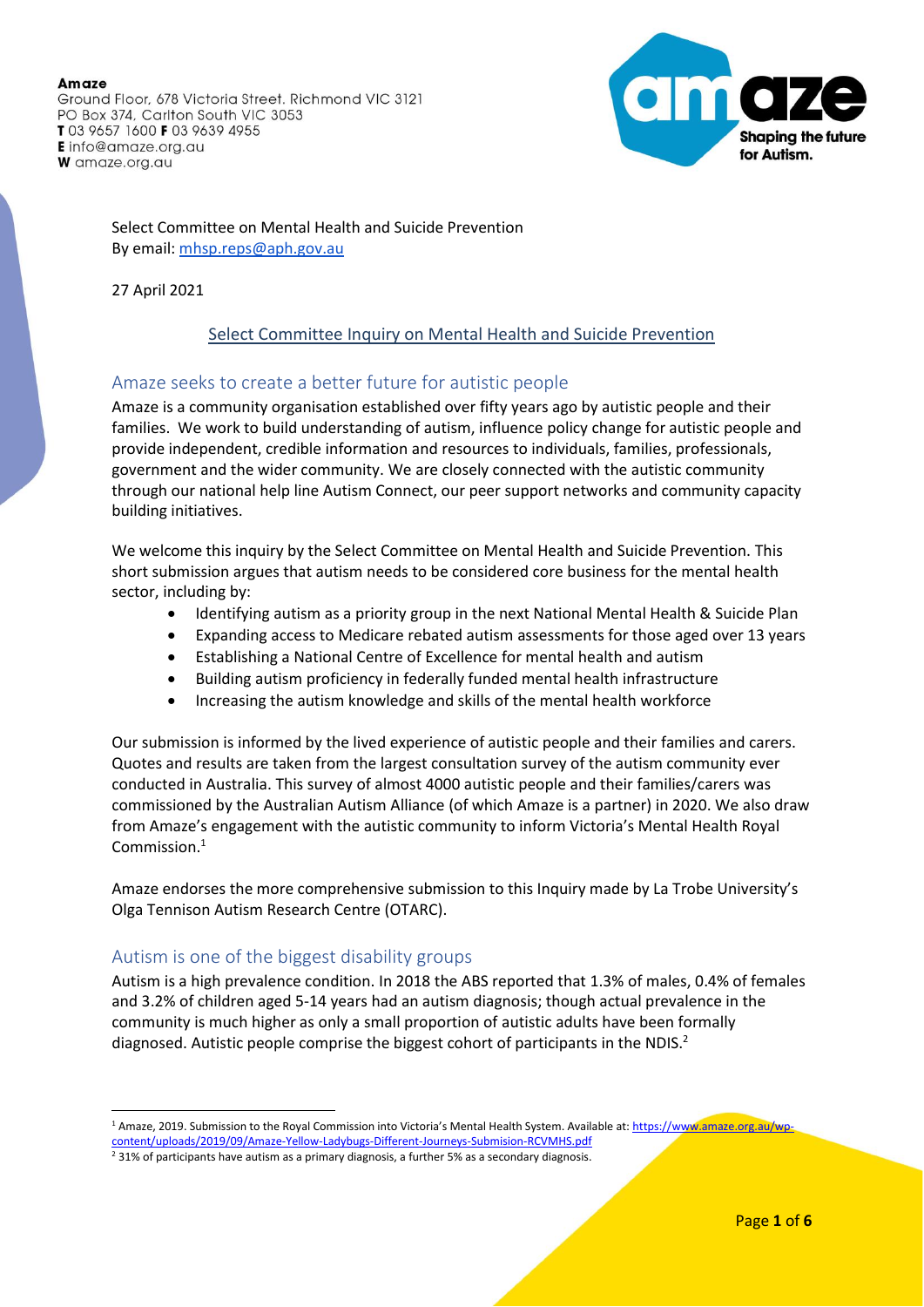Ground Floor, 678 Victoria Street. Richmond VIC 3121 PO Box 374, Carlton South VIC 3053 T03 9657 1600 F03 9639 4955 **E** info@amaze.org.au W amaze.org.au



## There is an extreme mental health crisis among autistic people

The challenges of mental illness are starkly felt by autistic people, with heartbreaking consequences. These statistics are staggering:

- The majority of autistic people (50-70%) experience co-occurring mental health issues particularly depression and anxiety. The Autism Alliance's 2020 Autistic community survey revealed 75-83% of respondents reporting mental health conditions.
- The autistic community experiences high rates of suicide, with a ninefold increased risk of premature death by suicide compared to the general population. <sup>3</sup> Research involving a cohort of 50 autistic adults found a 36% suicide attempt rate, compared to 4.6% in the general population. 4
- The high incidence of mental ill health has been linked to autistic people being more than twice as likely as non-autistic people to die before turning 75, with a life expectancy of 20-36 years shorter than the general population. 5

*The stark health inequities faced by autistic people presents a burning platform for action from all levels of government to arrest what is an unacceptable gap in mental health outcomes for a significant population group.* 

Despite the high prevalence of mental illness, autistic people face widespread and persistent challenges in accessing autism‐informed mental health care. The 2020 Autism Alliance survey reveals a major disconnect between appropriate mental health care and the availability of services able to meet the needs of autistic people:

- The majority (58%) of autistic adult respondents report that they were previously diagnosed with another condition which their doctor/psychologist/psychiatrist advised was incorrect after they were diagnosed as autistic.
- 69% of adult autistic respondents experienced considerable difficulties finding clinical mental health support that is autism responsive and expressed low confidence in health professionals' understanding of autism.
- 90.5% of autistic adults respondents reported challenges in accessing healthcare due to anxiety caused by the environment.
- 84.4% of autistic adults reported access challenges related to sensory sensitivities.
- Over one-third of survey respondents reported not been able to access mental health support.

*"A lot of mental health professionals (even those who claim to specialise in autism) seem to have a limited understanding of how autism can affect people, especially women/girls. I often feel like I'm* 

<sup>&</sup>lt;sup>3</sup> Hirvikoski T et al 2015. Premature mortality in autism spectrum disorder. Available at:<https://pubmed.ncbi.nlm.nih.gov/26541693/> <sup>4</sup> Paquette-Smith, M. et al, 2014. History of suicide attempts in adults with Asperger syndrome. Available at: <https://pubmed.ncbi.nlm.nih.gov/25113892/>

<sup>&</sup>lt;sup>5</sup> Hirvikoski T et al 2015. Premature mortality in autism spectrum disorder. Available at: [https://pubmed.ncbi.nlm.nih.gov/26541693/;](https://pubmed.ncbi.nlm.nih.gov/26541693/) Guan J, Li G. Injury mortality in individuals with autism. Available at[: https://pubmed.ncbi.nlm.nih.gov/28323463/](https://pubmed.ncbi.nlm.nih.gov/28323463/)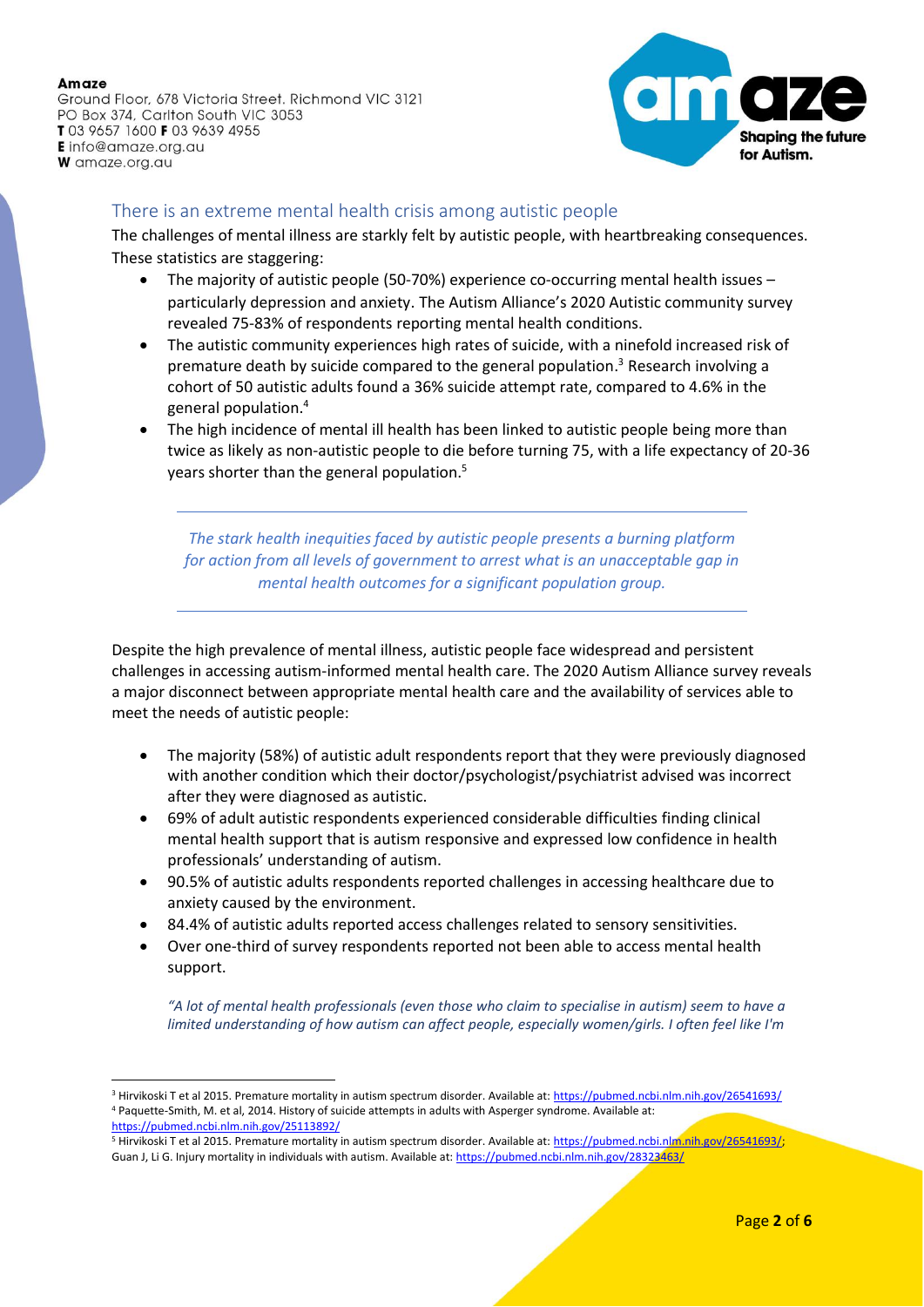Ground Floor, 678 Victoria Street. Richmond VIC 3121 PO Box 374, Carlton South VIC 3053 T03 9657 1600 F03 9639 4955 **E** info@amaze.org.au W amaze.org.au



*being treated as someone who "just needs more confidence" rather than a person with complex needs and difficulties."*

Mental health practitioners have self-identified barriers to providing appropriate care to autistic people. Major reasons include limited access to training and professional development in autism, a lack of readily available information about supporting autistic people with mental health conditions and disconnected support and service systems $6$ .

Without autism expertise and more adult diagnosis, mental health workers will reasonably assume that they are dealing with a non-autistic person (given that 97%+ of the population are not autistic) and diagnose and treat accordingly. Misdiagnosis leads to significant wasted public expenditure as well as personal harm. When an autistic person is treated for schizophrenia or FASD (for example) the cost of treatment is largely wasted and can even be harmful to the recipient.

# Covid-19 has exacerbated mental health challenges for many autistic people

The Covid-19 pandemic has exacerbated the mental health challenges faced by autistic people. Restrictions imposed to reduce the spread have dramatically affected people's social functioning and disrupted everyday routines. In the 2020 Autism Alliance Survey many respondents detailed their challenges with social isolation, mental health needs and the compounding effects of social restrictions during the pandemic.

Research conducted by Dr Liz Pellicano and colleagues on the impact of the pandemic on autistic people indicated that while some autistic people had positive experiences in lockdown (e.g., appreciating the 'slowing down' of pressurised routines and the move to online engagement), many autistic people reported a decline in their overall mental health, and felt worryingly unsupported during the pandemic.<sup>7</sup>

The pandemic was particularly stressful for autistic young people, and Amaze is particularly concerned about the long-term impacts of extended schooling disruptions on autistic students. Around 70% of families responding to Amaze's Victorian-based *Learning in Lockdown*  Survey reported their children experienced deteriorating mental health during school disruptions<sup>8</sup>.

As Australia begins to adjust to the post-pandemic 'new normal', it is clear the autistic community will need significant mental health support. This need includes assisting those whose mental health deteriorated during lockdown; and supporting those who found the lockdown a welcome change to 're-enter' normal life.

<sup>6</sup> Amaze, 2019. Submission to the Royal Commission into Victoria's Mental Health System. Available at: [https://www.amaze.org.au/wp](https://www.amaze.org.au/wp-content/uploads/2019/09/Amaze-Yellow-Ladybugs-Different-Journeys-Submision-RCVMHS.pdf)[content/uploads/2019/09/Amaze-Yellow-Ladybugs-Different-Journeys-Submision-RCVMHS.pdf](https://www.amaze.org.au/wp-content/uploads/2019/09/Amaze-Yellow-Ladybugs-Different-Journeys-Submision-RCVMHS.pdf)

<sup>7</sup> Available at: [https://www.amaze.org.au/wp-content/uploads/2020/08/Reflections-on-learnings-on-schooling-during-COVID-19-Amaze](https://www.amaze.org.au/wp-content/uploads/2020/08/Reflections-on-learnings-on-schooling-during-COVID-19-Amaze-and-ACD-Aug-2020.pdf)[and-ACD-Aug-2020.pdf](https://www.amaze.org.au/wp-content/uploads/2020/08/Reflections-on-learnings-on-schooling-during-COVID-19-Amaze-and-ACD-Aug-2020.pdf) and [https://www.sydney.edu.au/content/dam/corporate/documents/sydney-policy-lab/everyday-experiences-of](https://www.sydney.edu.au/content/dam/corporate/documents/sydney-policy-lab/everyday-experiences-of-autistic-people-during-covid-19---report---july-2020.pdf)[autistic-people-during-covid-19---report---july-2020.pdf](https://www.sydney.edu.au/content/dam/corporate/documents/sydney-policy-lab/everyday-experiences-of-autistic-people-during-covid-19---report---july-2020.pdf)

<sup>8</sup> Available at: [Amaze-Learning-in-Lockdown-Report-Term-3-Sept-2020.pdf](https://www.amaze.org.au/wp-content/uploads/2020/09/Amaze-Learning-in-Lockdown-Report-Term-3-Sept-2020.pdf)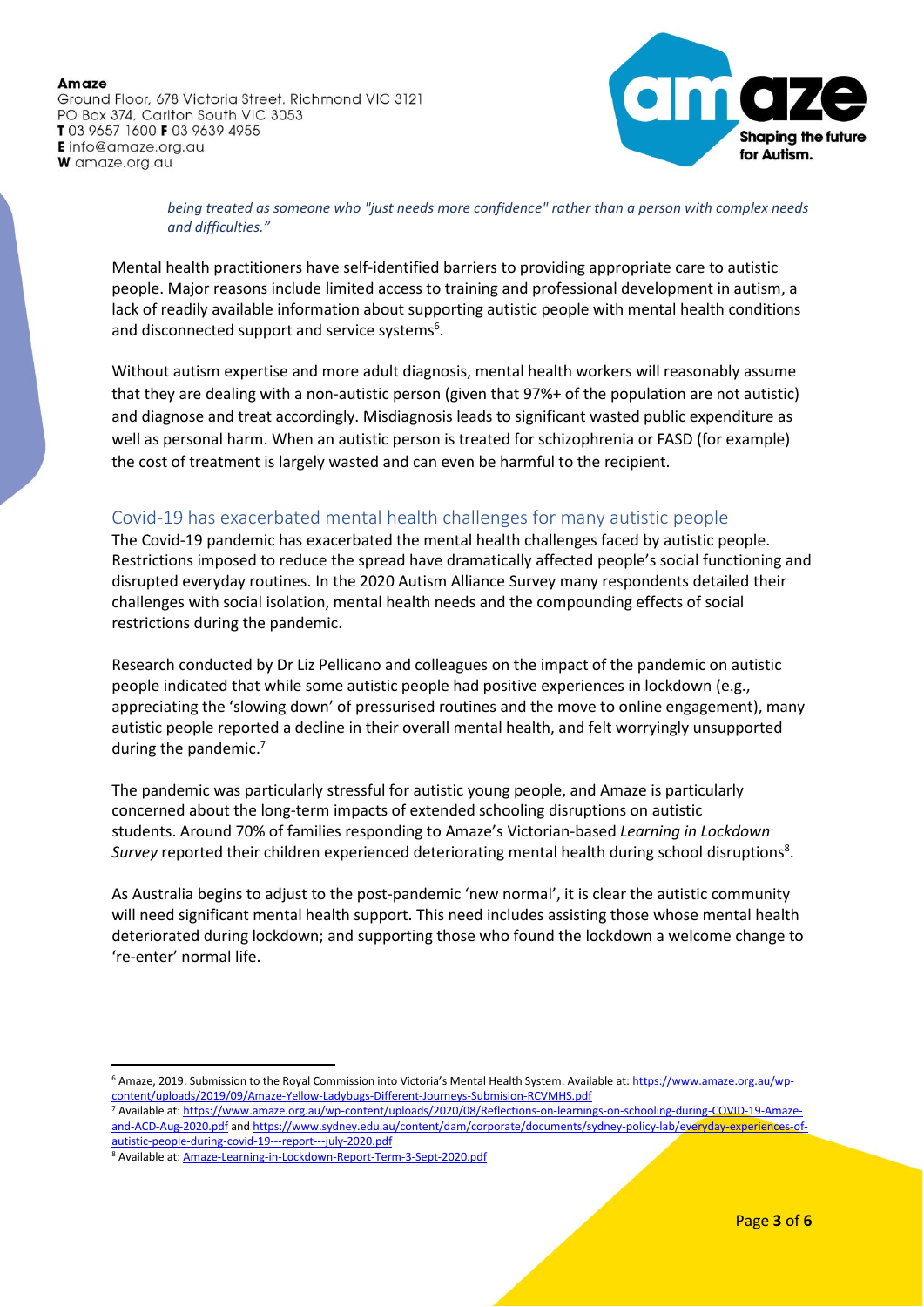Ground Floor, 678 Victoria Street. Richmond VIC 3121 PO Box 374, Carlton South VIC 3053 T03 9657 1600 F03 9639 4955 **E** info@amaze.org.au W amaze.org.au



# A dedicated approach is needed in the next iteration of the National Mental Health & Suicide Plan

Despite the high prevalence of autism and the huge proportion of autistic people experiencing mental ill-health, autism remains conspicuously absent in major mental health reports and plans including in the Fifth National Mental Health and Suicide Prevention Plan.

This is of great concern given autistic people are at far greater risk of co-occurring mental health conditions and have a significantly higher risk of premature death by suicide than the general Australian population. Autistic suicide rates are comparable to Australia's First Nations communities<sup>9</sup> and the LGBTIQA+ community.<sup>10</sup> We are aware these rates may be exponentially higher for individuals with autism who fall into one or more of these groups.

The next iteration of the National Mental Health and Suicide Prevention Plan is due in 2022. This provides a critical opportunity to elevate autism to one of the key 'Priority Groups'. Enshrining autism as a Priority Group under the Plan would ensure the development of autism specific approaches and initiatives by national, state and territory governments, with measurable goals.

#### **Recommendations:**

1. **Identify autism as a 'Priority Group' in the next iteration of the National Mental Health and Suicide Plan**

# Barriers to autism assessment and diagnosis must be urgently addressed

There is a strong correlation between undiagnosed autism, misdiagnosis, mental health and self‐ harm.

*"A lack of understanding leads to misdiagnosis and treating things like depression and anxiety long term. I have been seeing psychologists since I was a child and psychiatrists since my 20s. It took until I was 37 for it to be picked up that I'm autistic, now I'm finally on a path that helps me so much more. I didn't understand autism myself to ever recognise it in me."*

Access to autism diagnosis can deliver substantial benefits, including to mental health and wellbeing. Autistic respondents to the 2020 Autism Alliance survey reported significant advantages of receiving a diagnosis:

- *"Helped me understand myself" (91%)*
- *"Helped me understand my needs [and] explain my needs to others" (82.5%)*
- *"Helped me deal with feelings of being different/inadequate" (80%)*
- *"Helped give me a sense of belonging" (80.7%)*

<sup>9</sup> 4.2% compared to 1.5% in the non-indigenous population. See

[https://www1.health.gov.au/internet/publications/publishing.nsf/Content/mental-pubs-c-toll-toc~mental-pubs-c-toll-str~mental-pubs-c](https://www1.health.gov.au/internet/publications/publishing.nsf/Content/mental-pubs-c-toll-toc~mental-pubs-c-toll-str~mental-pubs-c-toll-str-3~mental-pubs-c-toll-str-3-1)[toll-str-3~mental-pubs-c-toll-str-3-1](https://www1.health.gov.au/internet/publications/publishing.nsf/Content/mental-pubs-c-toll-toc~mental-pubs-c-toll-str~mental-pubs-c-toll-str-3~mental-pubs-c-toll-str-3-1)

<sup>&</sup>lt;sup>10</sup> Suicide rates of up to 14x higher rates than their heterosexual peers. See [https://www.beyondblue.org.au/docs/default-source/default](https://www.beyondblue.org.au/docs/default-source/default-document-library/bw0258-lgbti-mental-health-and-suicide-2013-2nd-edition.pdf?sfvrsn=2)[document-library/bw0258-lgbti-mental-health-and-suicide-2013-2nd-edition.pdf?sfvrsn=2](https://www.beyondblue.org.au/docs/default-source/default-document-library/bw0258-lgbti-mental-health-and-suicide-2013-2nd-edition.pdf?sfvrsn=2)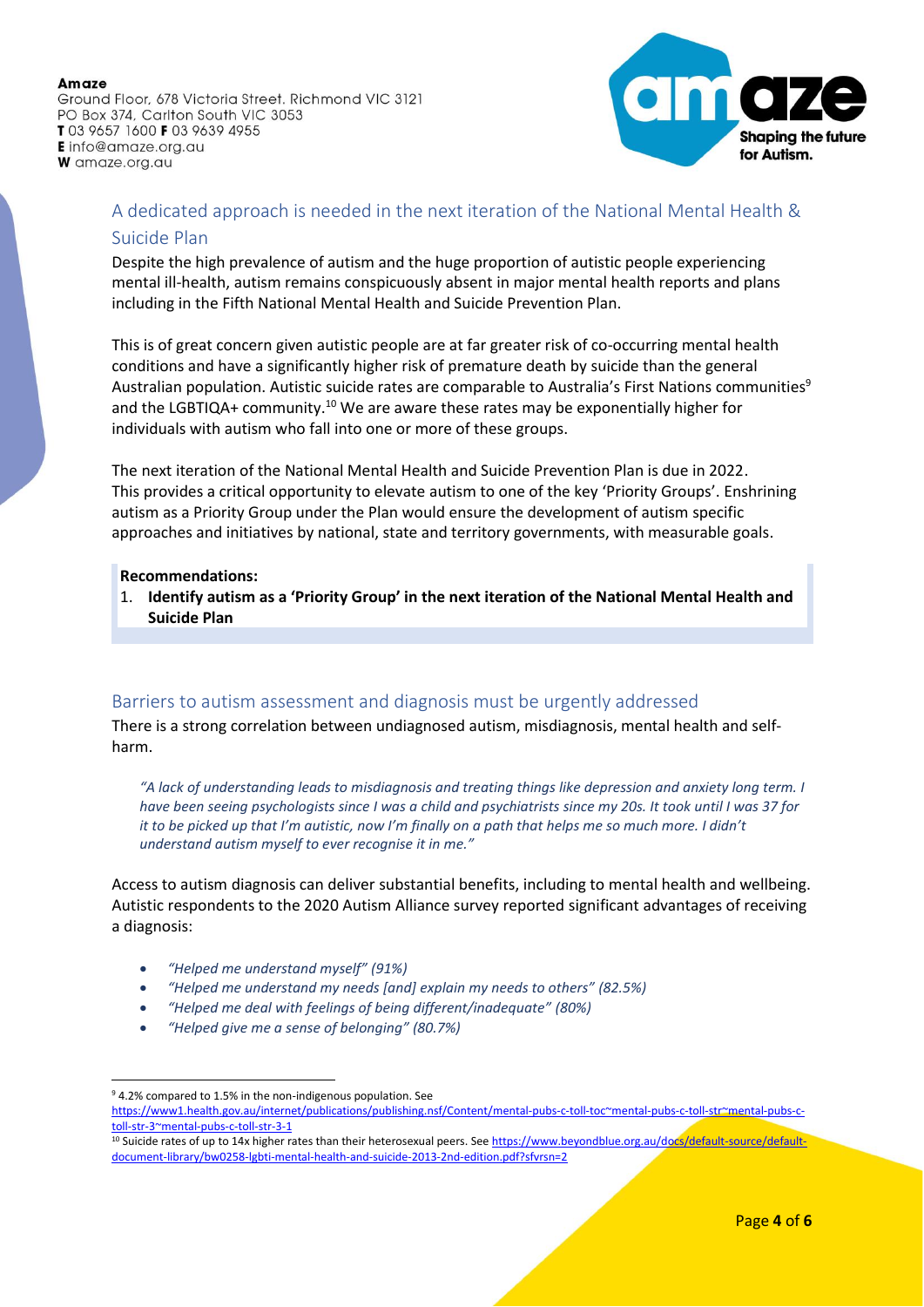Ground Floor, 678 Victoria Street. Richmond VIC 3121 PO Box 374, Carlton South VIC 3053 T03 9657 1600 F03 9639 4955 **E** info@amaze.org.au W amaze.org.au



There are significant systemic barriers to accessing an autism diagnosis, including federal funding constraints. *Medicare rebates for autism assessment are available only for children under 13 years* (and these rebates only partially covers the costs). Young people and adults seeking a diagnosis face prohibitively high costs (often between \$2000-\$4000), which is a key contributing factor to the high rate of undiagnosed autistic adults.

This policy also has a gendered impact. It disproportionately impacts girls and women, as they tend to be diagnosed later than boys – often not until adolescence or adulthood.<sup>11</sup>

In 2020, the Medicare Benefits Schedule (MBS) Taskforce recommended rebated autism assessment services should be extended to people up to 25 years of age. <sup>12</sup> The Government has yet to act on this recommendation. While Amaze welcomes this recommendation, we believe there is a strong case to remove the age cap for publicly funded assessments altogether, including as part of addressing the high rates of mental ill health and suicide in the autistic community.

### **Recommendations:**

- 2. **Immediately increase the age limit for autism assessment from 13 to 25 years of age. This is consistent with the recommendation of the MBS Taskforce to improve access to autism assessment**
- 3. **Provide a Medicare rebate for access to autism diagnosis for all who need it, across the lifespan**

### Autism must be considered core business for our mental health system

### A Centre of Excellence in Autism in Mental Health is needed

Autism proficiency needs to be a core capability of Australia's Mental Health system. To build such capability, we recommend establishment of a national Centre of Excellence in Autism and Mental Health. This would strengthen understanding of the intersection of autism and mental health, research and advise on best practice, and enable mental health practitioners to improve their knowledge of autism through access to resources, tools and professional development. It ought to also embed the lived experience of autistic people to ensure co-production of system improvements, including the development of self-help strategies and resources for preventing and managing mental ill-health for autistic people.

### Public and community mental health services need to be autism proficient

Our public and community mental health settings must do better at improving accessibility and service responsiveness for autistic people.

A promising initiative in Victoria is the inclusion of specialist autism coordinators in all Child & Adolescent Mental Health Services and Child & Youth Mental Health Services. They advise on the need for an autism assessment and appropriate models of care for those with both autism and a

<sup>&</sup>lt;sup>11</sup> La Trobe University Olga Tennison Autism Research Centre. Response to the Select Committee on Autism Inquiry into the services, supports and life outcomes for autistic people in Australia. July 2020. Submission number 55, pg. 8

<sup>12</sup> <https://www.health.gov.au/resources/publications/taskforce-findings-allied-health-reference-group-report>